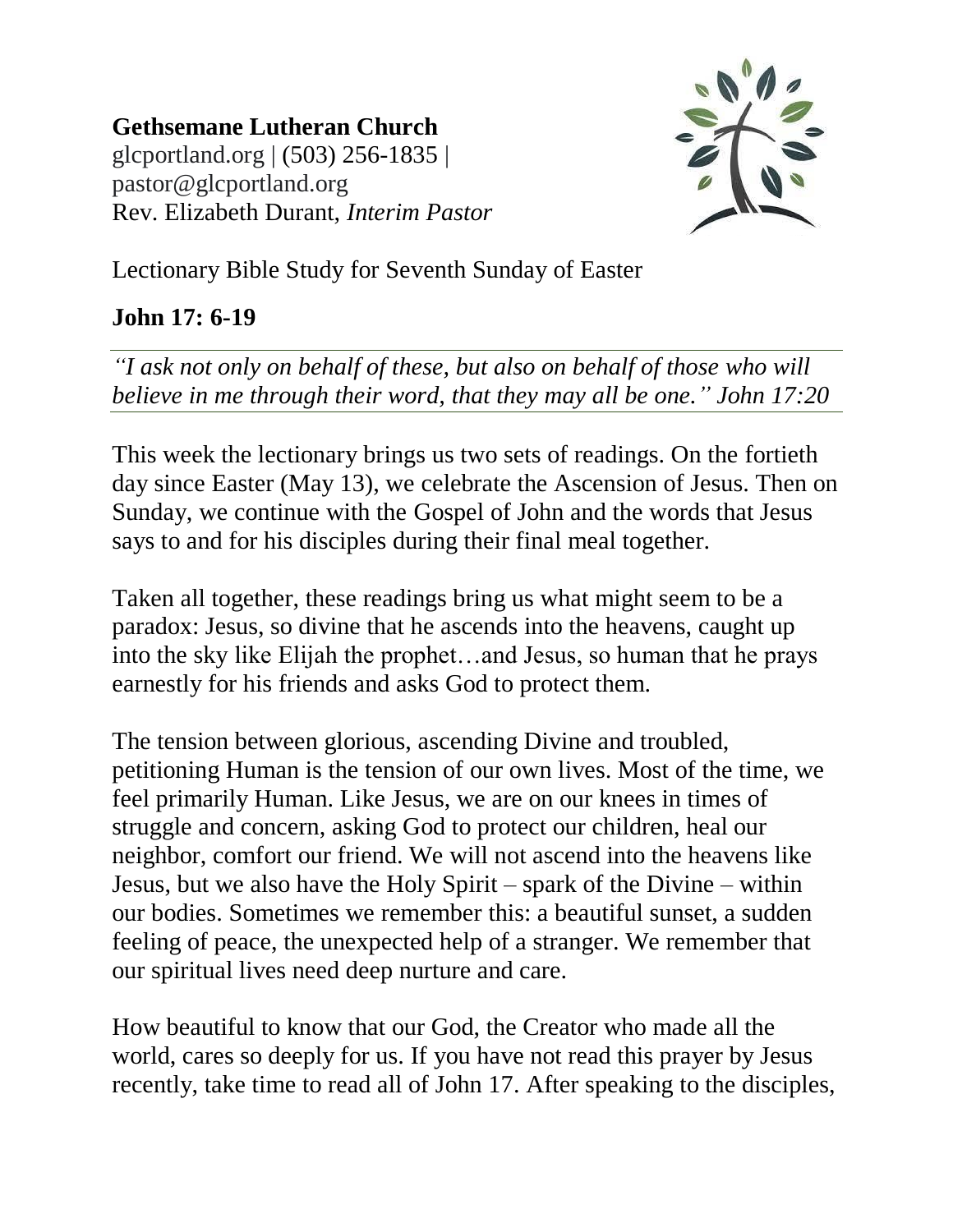Jesus turns to God and begins to pray. The confidence and intimacy of Jesus' prayer exemplifies the kind of prayer that he has commended to the disciples. This passage is sometimes called the second Lord's Prayer or the "Priestly Prayer."

First, Jesus prays for himself, in full awareness of what is to come. The Gospel writer uses the word "glorify" to signal the work of Jesus' death, resurrection, and ascension. By his actions, Jesus makes visible the presence of God, so Jesus' glorification also glorifies God.

Then Jesus prays for the community. The community of believers has been created because of Jesus' work in revealing God. There is a mutuality at play here: God's initiative ("they were yours, and you gave them to me") and human response ("they have kept your word…they have believed that you sent me" (v. 8). The prayer highlights the unity of Father, Son, and believing community.

Jesus prays for the community to have **unity**: "they may be one, as we are one"  $(v. 11)$ .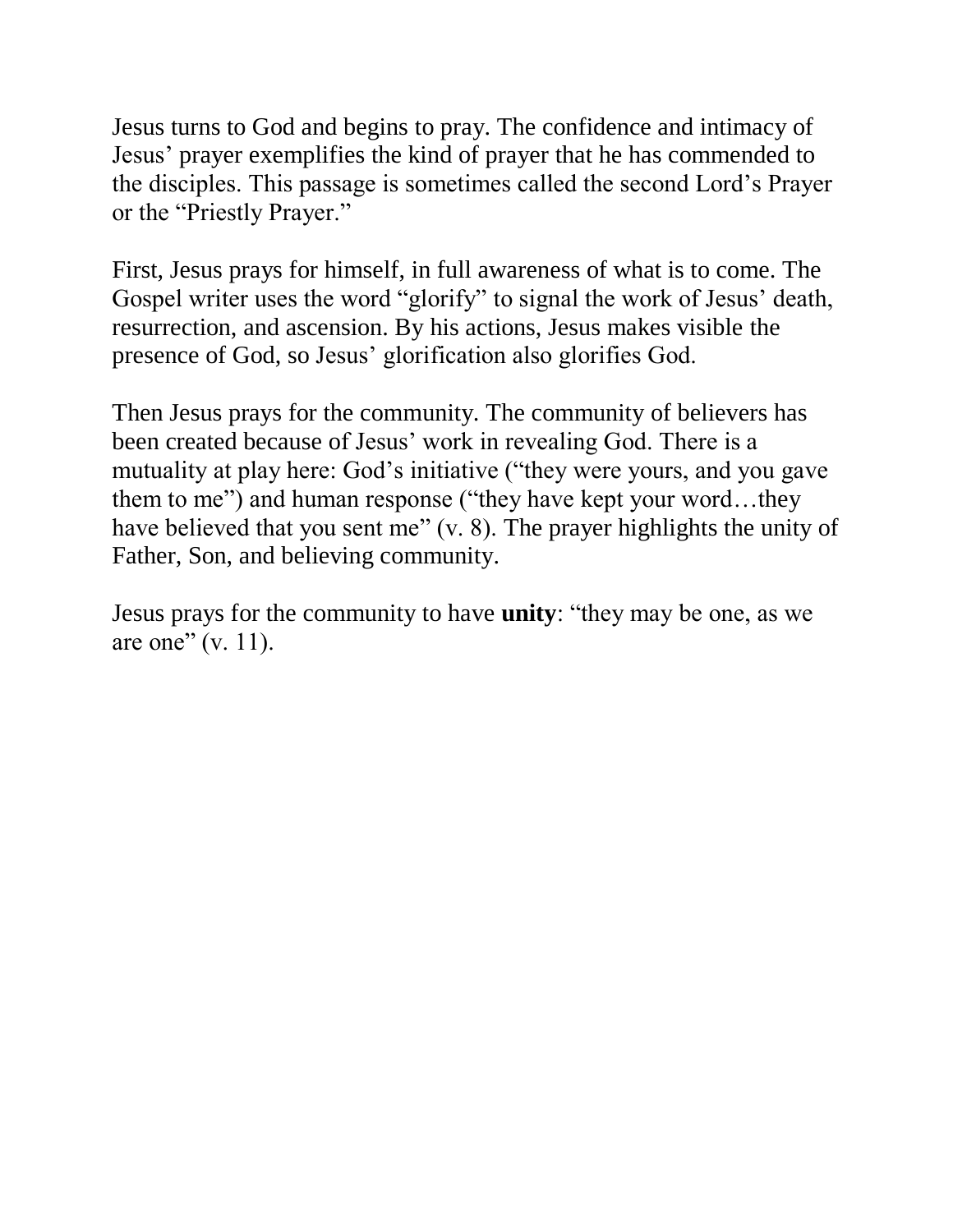

Jesus prays for the community to have **joy**: "so that they may have my joy made complete in themselves" (v. 13).

Jesus prays for the community to have **protection**: "protect them from the evil one"  $(v. 15)$ .

Jesus prays for the community to be **sanctified**: "sanctify them in the truth; your word is truth" (v. 17). The word "sanctify" (hagiadzō) has the same root as the word "holy" (hagios). To "sanctify" is to be set apart to do God's work in the world (see 10:36). This is not about withdrawing from the world, but about **dwelling within God's word** so deeply that our values,

priorities, and choices become shaped by the Holy Spirit. It is through sanctification that we remember that we, too, are more than flesh and bone…we are sacred, beloved, and sent to bring God's love to the world.

The lectionary ends at verse 19…but keep reading! Jesus says: "I ask not only on behalf of these, but also on behalf of those who will believe in me through their word, that they may all be one" (v. 20). This verse makes it clear that Jesus prays not only for the disciples, but for all those who will believe in him because of the disciples and the spread of the gospel. Jesus prays for US… here today, in Portland, Oregon in the waning days of a global pandemic, in the warm Springtime, in the uncertainty and the longing and the hope…**Jesus prays for us today!**

**How does it feel to know that Jesus prays for you?** What do you need for yourself as individual this week (unity, joy, protection, sanctification)? What does our church need? **How might you pray like Jesus for our community of faith?**